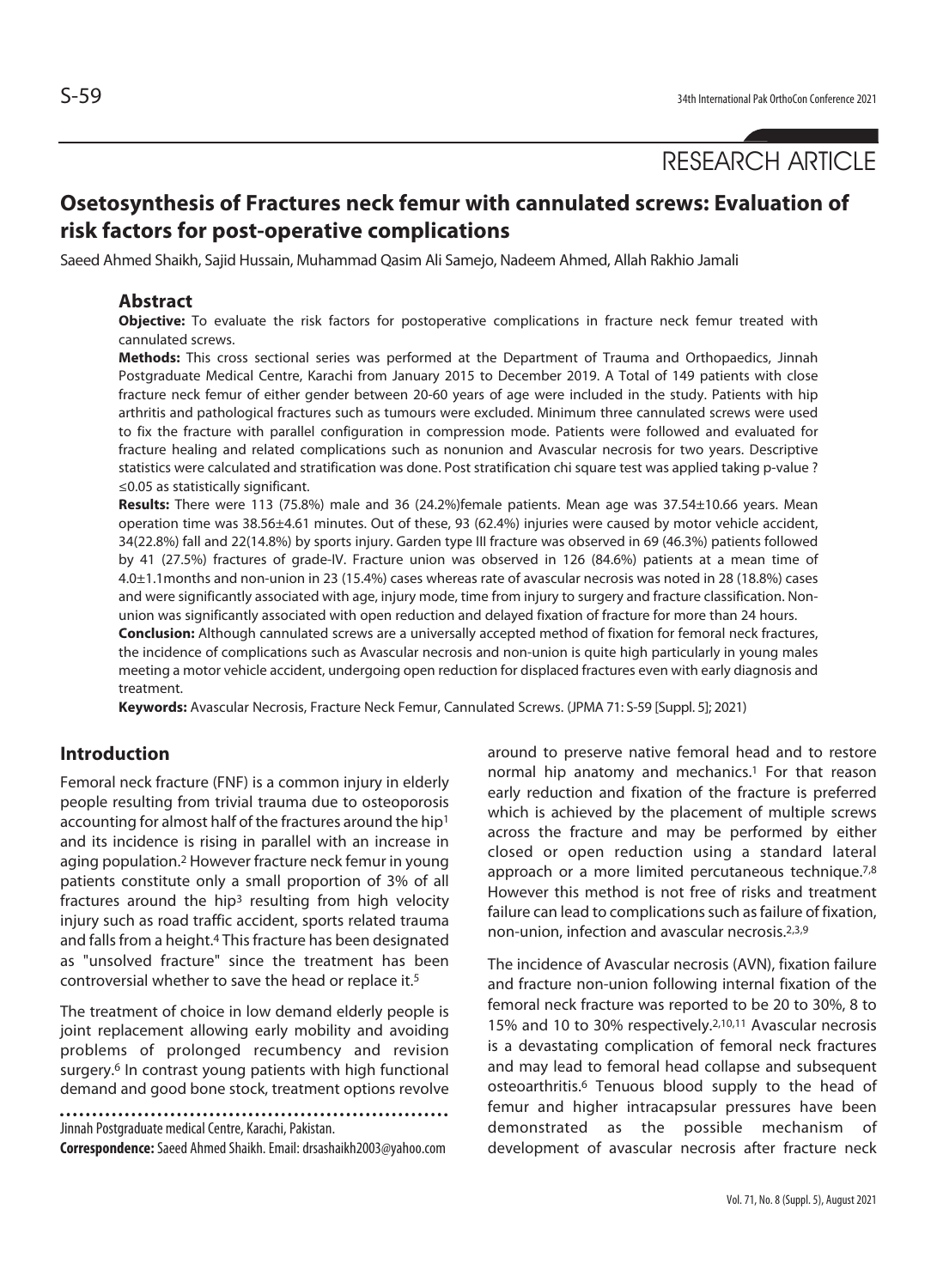femur.11-13 In undisplaced fractures where the capsule is intact Raised intra-capsular pressure can cause a tamponade effect compromising blood supply to the head of the femur leading to avascular necrosis.11-13 Furthermore, fracture displacement can damage blood vessels and disrupt blood flow to the head of femur.14,15 Possible causes of poor outcome due to other complications such as non-union, infection and fixation failure due to loss of reduction may be related to a variety of factors such as patients' age, fracture displacement at the time of injury, time to fixation, anatomical reduction of the fracture, method of reduction and placement of screws.6,9 Therefore the aim of this study was to evaluate the risk factors for postoperative complications in fracture neck femur treated with cannulated screws.

# **Patients and Methods**

This cross sectional study was conducted on patients presenting to Jinnah Postgraduate Medical Centre (JPMC), Karachi, with fracture neck femur from January 2015 to December 2019. Convenient sampling method was used by recruiting patients prospectively in a consecutive manner from emergency and outpatient departments for the initial three years of the study and were followed up for a minimum duration of two years to note complications.

Skeletally mature patients of either gender with closed fracture neck of femur presenting within two weeks of injury were included. Patients with open or infected fractures, with hip arthritis and pathological fractures were excluded.

The study was conducted after approval from institutional review board. Patients meeting the inclusion criteria were enrolled in the study. Informed consent was obtained from all the patients. The diagnosis and degree of displacement of fracture neck of femur was established by taking the history, performing a physical examination, and examining X-rays of the involved hip (Anteroposterior and lateral views). Fractures were divided according to Garden classification.15 Time from injury to surgery was recorded in days.

Surgery was performed upon traction table in supine position. After the induction of anaesthesia, close manipulation and reduction of the fracture was done under fluoroscopy. Quality of reduction was assessed using garden alignment index (GAI) in both anteroposterior and lateral views.16 The GAI is an angle measured between medial shaft of femur and the central axis of medial compressive trabeculae in femoral head and considered acceptable between 160-180° in both AP and lateral view. In cases of inadequate close reduction, open reduction was performed through anterolateral approach. Three guide wires were passed with the control in anterior, posterior and inferior direction in an inverted triangle fashion, from lateral side of the shaft to the neck and head of femur at or just above the level of lesser trochanter. In some cases two guide wires were passed superiorly and inferiorly. Drilling was done over the guide wires with cannulated drill bits and length of the screws was measured. Parallel Cannulated screws were used to fix the fracture in compression mode. Postoperatively, in bed mobilization was done on the evening of the surgery and non-weight bearing mobilization out of bed was allowed as the pain tolerated. Weight bearing was gradually progressed till six weeks postsurgery when patients were allowed to bear full weight.

The patients were followed at two and six weeks and every three months thereafter for two years for clinical and radiological assessment. The principal outcome measures were fracture union, and related complications such as non-union and AVN. Union was defined as asymptomatic patient with no pain at fracture site and obliteration of the fracture line and re-establishment of trabecular pattern on anteroposterior and lateral radiographs.9 When there was persistence fracture line on radiographs and pain at the fracture site at least six months after surgery, it was labeled as non union.<sup>9</sup> Presence of subchondral sclerosis and segmental collapse of femoral head on X-rays was termed avascular necrosis.9 The data were recorded on the Performa. Confounding variables and biasness were controlled by strictly following inclusion criteria.

Data were compiled and analyzed using statistical package for social sciences (SPSS) version 21. Mean and standard deviations were calculated for the quantitative variables like age, height, weight, Body Mass Index (BMI), operation time, intra operative bleeding, time from injury to surgery and follow-up time. Frequencies and percentages were calculated for the qualitative variables like gender, mode of injury, number of screws inserted, fracture type (I/II/III/1V), open vs close reduction, union achieved and avascular necrosis (AVN). Variables such as age, gender, BMI, mode of injury, operation time, fracture type (I/II/II/IV) and open vs close reduction were controlled through stratification to see the effect of these on outcome variables. Post stratification chi square test were applied taking p-value  $\leq 0.05$  as statistically significant.

## **Results**

Of 149 patients, 113(75.8%) were males and 36(24.2%)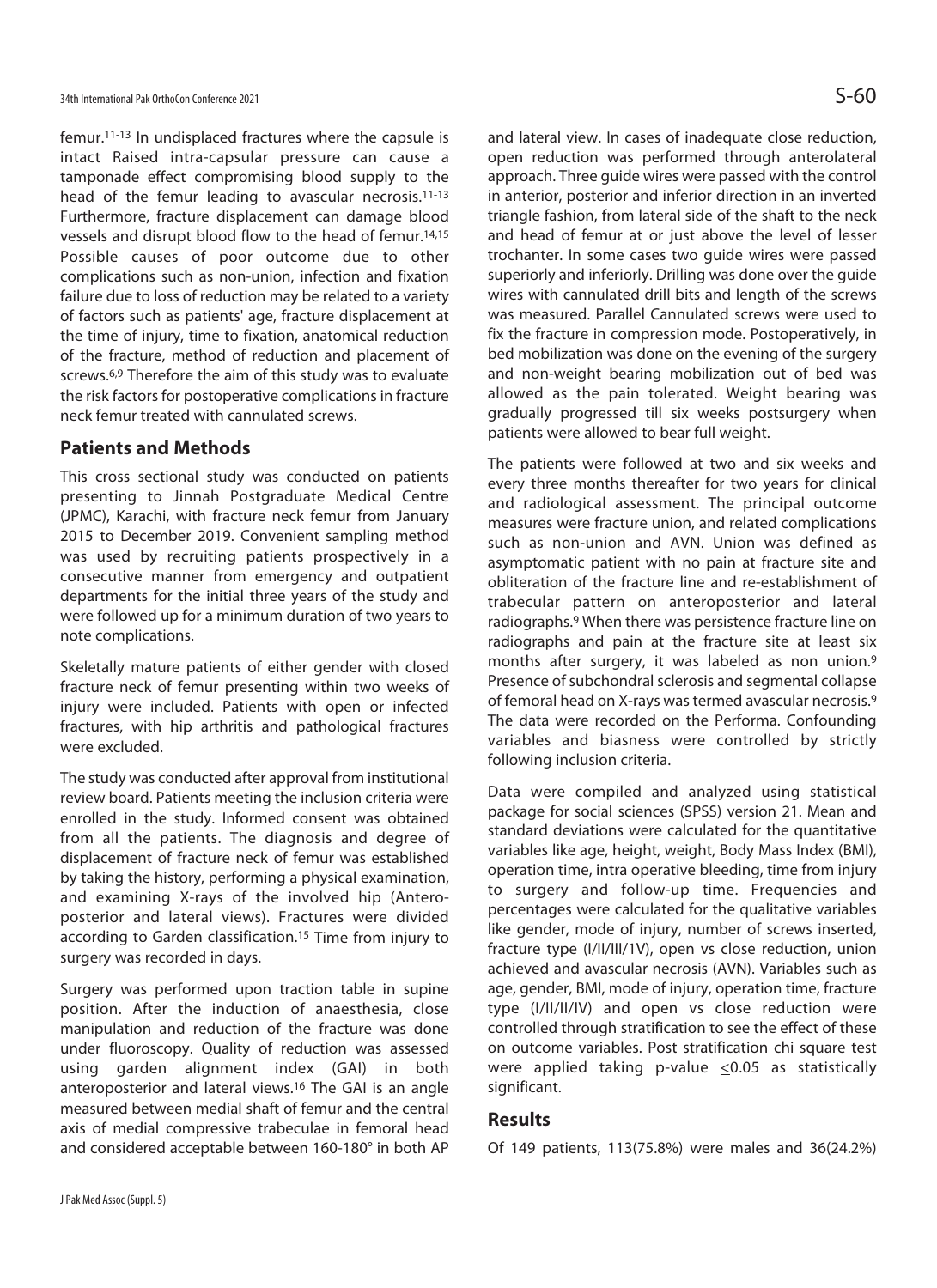**Table-1:** Demographics of patients.

| <b>Variable</b>                     | Mean±SD        | Range         |
|-------------------------------------|----------------|---------------|
|                                     |                |               |
| Age (years)                         | $37.5 \pm 10$  | 24-56         |
| Height in meters                    | $1.6 + 0.08$   | $1.5 - 1.8$   |
| Weight in Kg                        | $71.7 + 11.1$  | 54-89         |
| BMI in kgm <sup>2</sup>             | $27.0 + 5.9$   | $17.2 - 39.6$ |
| Operative time in minutes           | $38.6 + 4.6$   | $30 - 45$     |
| Intraoperative bleeding in ml       | $24.3 \pm 3.8$ | $20 - 40$     |
| Union time in months                | $4.0 + 1.1$    | $2 - 6$       |
| AVN time in months                  | $10.0 + 2.3$   | $6 - 15$      |
| Time from injury to surgery in days | $3.8 + 3.0$    | $1 - 13$      |

AVN: Avascular Necrosis.

**Table-2:** Union rate with respect to variables.

| Variable                    |                | <b>Union</b> | Non union  | P value |
|-----------------------------|----------------|--------------|------------|---------|
|                             |                | $N = 126$    | $N=23$     |         |
| Gender                      | Male           | 99 (87.6%)   | 14 (12.4%) | 0.068   |
|                             | Female         | 27 (75%)     | 09 (25%)   |         |
| Age (years)                 | $<$ 35y        | 71 (86.6%)   | 11 (13.4%) | 0.450   |
|                             | >35y           | 55 (71.4%)   | 12 (28.6%) |         |
| Injury mode                 | MVA            | 80 (86%)     | 13 (14%)   | 0.281   |
|                             | Falls          | 26 (76.5%)   | 8(23.5%)   |         |
|                             | Sports related | 20 (90.9%)   | $2(9.1\%)$ |         |
| Fracture type               | Type 2         | 27 (96.4%)   | $1(3.6\%)$ | 0.073   |
|                             | Type 3         | 56 (81.2%)   | 13 (18.8%) |         |
|                             | Type 4         | 32 (78%)     | 9(22%)     |         |
| Time from injury to surgery | $<$ 24 $h$     | 32 (97%)     | 1(3%)      | 0.025   |
|                             | $>$ 24h        | 94 (81%)     | 22 (19%)   |         |
| <b>Reduction type</b>       | Open           | 12 (54.5%)   | 10 (45.5%) | 0.001   |
|                             | Close          | 114 (89.8%)  | 13 (10.2%) |         |

females with an overall mean age of 37.54±10.66 years. More than half of the patients (82,55%) were aged <35 years whereas 67 (45%) patients were >35 years. The overall mean height and weight was 1.64±0.08 meters and 71.76±11.16 kg respectively. The overall mean BMI was 27.07±5.98 kg/m2. BMI of >30 kg/m2 was noted in 56 (37.58%) patients and they were considered as obese. Whereas majority of the patients (n=93, 62.41%) had BMI of <30 kg/m2 (Table-1).

Mean time from injury to surgery was 3.8±3.0 days. Close fracture reduction was done in 127(85.23%) patients and open reduction was performed in remaining 22(14.77%) patients. The overall mean operation time was 38.56±4.61 minutes and the mean intra operative bleeding was 24.32±3.79 ml. Motor vehicle trauma was the most common injury mechanism accounting for 93(62.4%) cases while 34(22.8) fractures were caused by fall and remaining 22(14.8%) cases were due to sports related trauma. It was observed that 11(7.4%) patients were classified in garden-I, 28(18.8%) in garden-II, 69(46.3%) in garden III, and 41 (27.5%) in garden type IV fractures.

**Table-3:** Rate of Avascular Necrosis with respect to variables.

| Variable                    |                | AVN (No)    | AVN (Yes)   | P value |
|-----------------------------|----------------|-------------|-------------|---------|
|                             |                | $N = 121$   | $N=28$      |         |
|                             |                |             |             |         |
| Gender                      | Male           | 90 (79.6%)  | 23 (20.4%)  | 0.387   |
|                             | Female         | 31 (86.1%)  | $5(13.9\%)$ |         |
| Age (years)                 | $<$ 35 $v$     | 60 (73.2%)  | 22 (26.8%)  | 0.005   |
|                             | >35v           | 61 (91%)    | 06(9%)      |         |
| Injury mode                 | MVA            | 70 (75.3%)  | 23 (24.7%)  | 0.021   |
|                             | Falls          | 33 (97.1%)  | $1(2.9\%)$  |         |
|                             | Sports related | 18 (81.8%)  | 4 (18.2%)   |         |
| Fracture type               | Type 2         | 27 (96.4%)  | $1(3.6\%)$  | 0.024   |
|                             | Type 3         | 53 (76.8%)  | 16 (23.2%)  |         |
|                             | Type 4         | 30 (73.2%)  | 11 (26.8%)  |         |
| Time from injury to surgery | $<$ 24 $h$     | 30 (90.9%)  | $03(9.1\%)$ | 0.106   |
|                             | >24h           | 91 (78.4%)  | 25 (21.6%)  |         |
| Reduction type              | Open           | 09 (40.9%)  | 13 (59.1%)  | 0.001   |
|                             | Close          | 112 (88.1%) | 15 (11.8%)  |         |

Fracture union was achieved in 126 (84.6%) patients with mean union time of 4.0±1.1 months whereas 23 (15.4%) fractures remain un-united at six months. Out of 23 non unions, five patients developed infection and seven patients had loss of reduction and failure of screws. Rate of development of avascular necrosis was noted in 28 (18.8%) cases with the mean AVN time of 10.0±2.3 months. Five patients had concomitant non-union and AVN.

The results showed that non-union was more common in cases in which surgery was delayed for more than 24 hours ( $n=22$ , 14.76%), ( $p=0.025$ ) and fractures in which open reduction was performed (n=10, 6.71%), (p=0.001). Association of non-union with gender (p=0.068), age  $(p=0.450)$ , mode of injury  $(p=0.281)$  and fracture type (p=0.073) was insignificant (Table-2).

There was a significant association of avascular necrosis with age (p=0.005), injury mode (p=0.021), open reduction of the fracture (p=0.001) and fracture classification (p=0.024) while no significant association was found with respect to gender (p=0.387) and time from injury to surgery (p=0.106) (Table-3). Out of 82 patients in age group <35 years, 22 (26.8%) patients developed avascular necrosis whereas only six (9%) out of 67 patients of age group >35 years had avascular necrosis. Out of 93 patients with motor vehicle injuries 23 (24.7%) developed avascular necrosis, whereas in the remaining five patients either fall or sports trauma was the mechanism of injury. Avascular necrosis was observed in 13 (59.09%) out of 22 patients in whom open reduction was performed.

A significant association of avascular necrosis was observed with fracture type. Majority of the patients had either garden type III or IV fracture; 16 (23.2%) with type III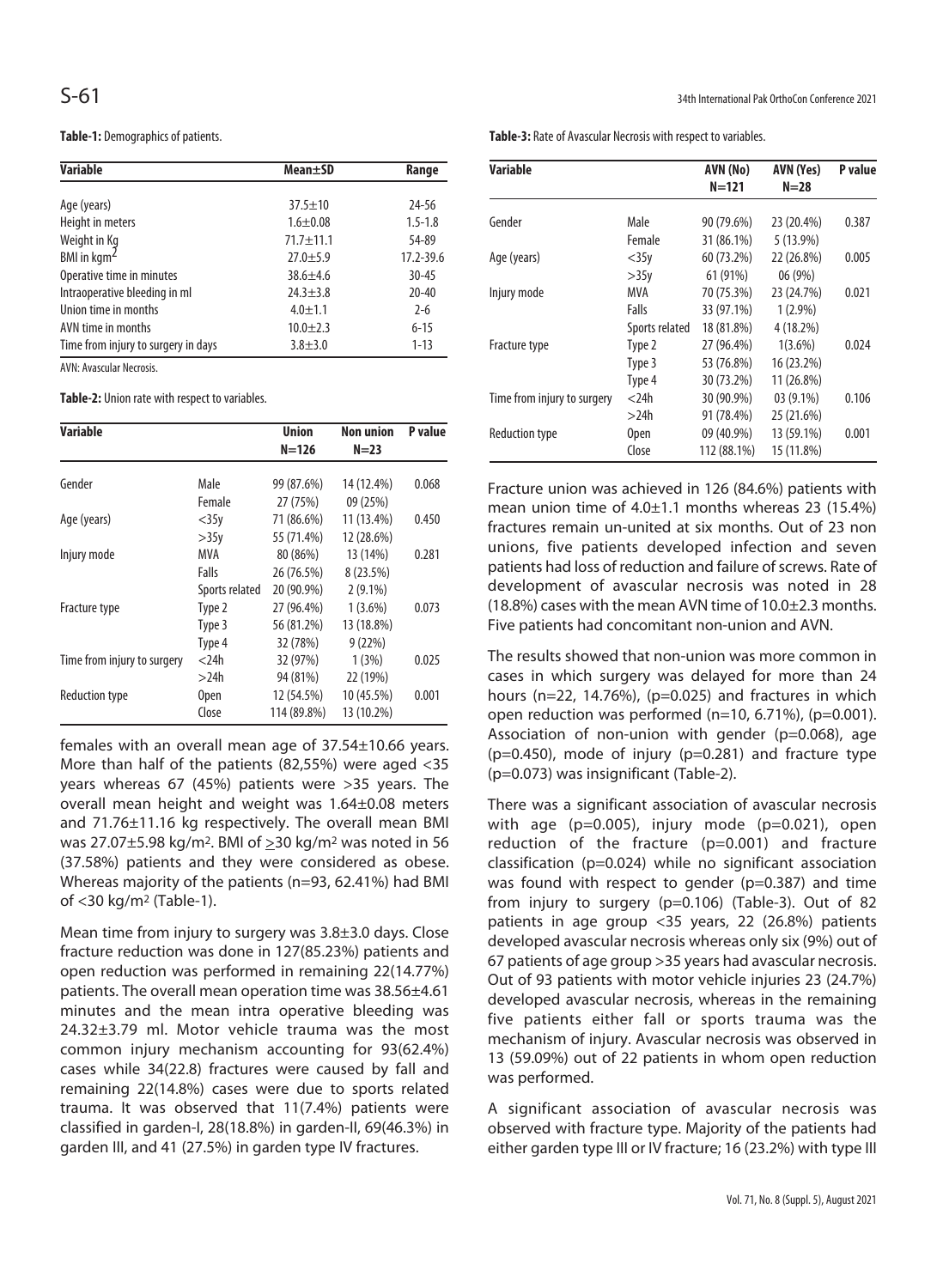and 11 (26.8%) with garden type IV fracture (Table-3).

# **Discussion**

Fracture union was achieved in more than 80% of the patients. Acceptable reductions whether open or close was seen in all but two patients. In total, 46 (18.8%) patients developed complications of AVN, non-union (15.4%), infection (3.4%) and loss of reduction and fixation failure (4.7%). It was imperative to find that fracture displacement, mechanism of injury, younger age, time from injury to surgery and open reduction of the fracture when close reduction cannot be achieved has a major impact on the development of these complications. Interestingly there was higher frequency of AVN and nonunion in our cases where open reduction of the fracture was performed. The reason for increased incidence of complications in such cases may be related to the fact that multiple attempts of closed reduction were tried to achieve acceptable reduction failing which open reduction was done. Multiple attempts of close reduction may damage blood supply to the femoral head leading to higher chances of non-union and AVN.<sup>1,16</sup>

Kim JY et al<sup>8</sup> found association of AVN with fracture displacement. In their series of 52 patients, all the patients who developed AVN (n=12, 23%) had either garden III or IV type displaced fractures. Similarly all five cases of nonunion were related to displaced type III or type IV fractures in their series. In our series almost all cases with non-union (96%) and AVN (96%) were found to have displaced fractures. The rate of AVN seen in our series was reaching up to 18.8%, slightly less than that found by Kim JY et al, $8$  although the figure for AVN in the literature is very wide ranging from 0% to 86%.6,10-14,17,18

We found AVN more in patients younger than 35years comparable to national data<sup>18</sup> where more than half of the patients were more than 35 years of age who developed AVN with fracture neck femur. International data also suggest a higher incidence of AVN in the younger population.6,10,11 However some studies reveal no impact of age on the frequency of development of AVN in fracture neck femur.2 In contrast, in a retrospective analysis by Kenan S et al<sup>19</sup> on 27 patients with fracture neck femur treated with cannulated screws, four (14.8%) patients developed AVN or non-union and all patients were older than 50 years. In our series age had no impact on the development of non-union.

Most of the studies suggest a history of fall as the most common mechanism of injury,9,20 however in our analysis, motor vehicle injuries were the most common cause of fracture neck femur and subsequent development of AVN. The literature is sparse in this regard. In a recent study however it may be related to the fact that motor vehicle accidents are high velocity trauma leading to multiple injuries and more displacement of the fracture fragments and damage to the blood supply creating more possibilities of AVN.21 In addition diagnosis of fracture neck femur may be delayed or missed in polytrauma patients which can cause more complications such as AVN or non-union. Mechanism of injury was not related to development of non-union in our series.

Main strength of our study is that it represents a large number of young patients with prospective analysis and no loss to follow up. However we still did not include patients with comorbids such as diabetes, Hypertension etc to see their relationship with complications of nonunion, infection, fixation failure and AVN. In addition this was a single centre based study and multicentre studies should be conducted to generalize the results.

# **Conclusion**

Cannulated screws are the universally accepted fixation method for femoral neck fractures in young adults and despite early diagnosis and treatment, the incidence of complications such as avascular necrosis and non-union is quite high particularly in young males with motor vehicle accident, delayed fixation and displaced fractures.

**Disclaimer:** None.

**Conflict of Interest:** None.

## **Funding Disclosure:** None.

## **References**

- 1. Pauyo T, Drager J, Albers A, Harvey EJ. Management of femoral neck fractures in the young patient: A critical analysis review. World J Orthop 2014;5:204-217 doi:10.5312/wjo.v5.i3.204
- 2. Kang JS, Moon KH, Shin JS, Shin EH, Ahn CH, Choi GH. Clinical results of internal fixation of subcapital femoral neck fractures. Clinics Orthop Surg. 2016; 8:146-52.doi: 10.4055/cios.2016.8.2.146
- 3. Robinson CM, Court-Brown CM, McQueen MM, Christie J. Hip fractures in adults younger than 50 years of age: Epidemiology and results. Clin OrthopRelat Res.1995;312:238-46.
- 4. Rai SK, Vikas R, Sharma V, Wani SS, Varma R. Fracture neck of femur treated with hemiarthroplasty and cannulated cancellous screw fixation: a comparative study. Inter J Res Orthop 2017;3:849- 53.DOI:10.18203/issn.2455-4510.IntJResOrthop20172885
- 5. Biber R, Brem M, Bail HJ. Targon® Femoral Neck for femoral-neck fracture fixation: lessons learnt from a series of one hundred and thirty five consecutive cases. Int Orthop. 2014;38:595-599.doi: 10.1007/s00264-013-2176-y
- 6. Ly TV, Swiontkowski MF. Treatment of femoral neck fractures in young adults. J Bone Joint Surg (Am)2008; 90:2254-2266 [PMID: 18829925 DOI: 10.4103/0019-5413.38574].
- 7. Chen WC, Yu SW, Tseng IC, Su JY, Tu YK, Chen WJ. Treatment of undisplaced femoral neck fractures in the elderly. J Trauma.2005;58:1035- 1039.DOI: 10.1097/01.ta.0000169292.83048.17